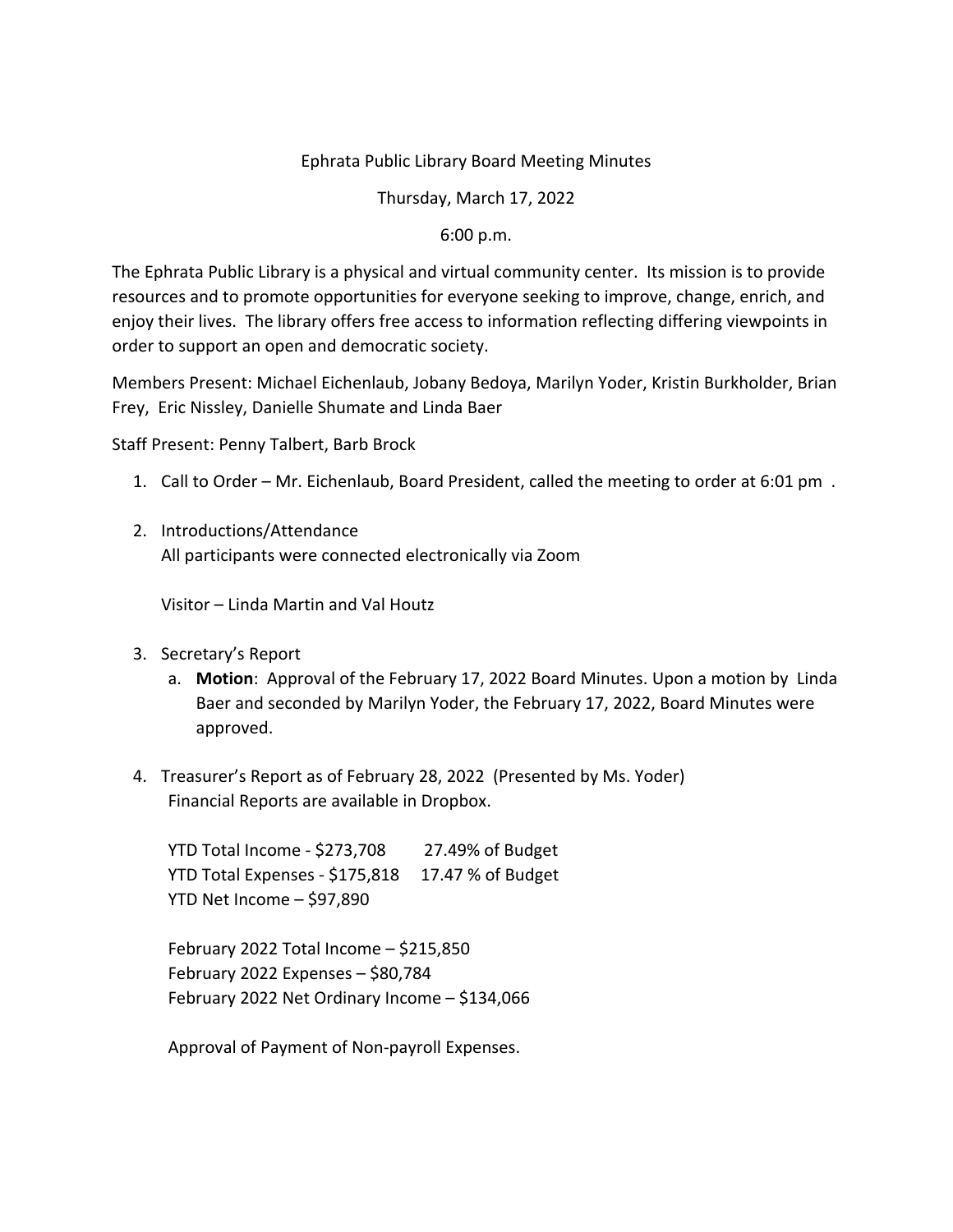**Motion**: Upon a motion by Brian Frey and seconded by Kristin Burkholder, the payment of non-payroll expenses for the month of February 2022 were approved. Motion passed.

5. Director's Report (Presented by Ms. Talbert)

Director's Report is available in Dropbox. Additional information appears below:

- a. Good news! Grant from Department Labor Development and Industry to open a labor work force development center at Community Commons, money will pay staffing and upgrade tech in boardroom
- b. We now own Cotton Candy machine and Laser Tag set for 12 will be made available to community groups
- c. Billboard space purchased in Pancake Farm parking lot for June 4-11
- d. New reading program this summer for dogs in conjunction with the Ephrata dog park
- e. Seed library will be open next week
- f. Garden vouchers will be offered this summer and will come out of garden sponsorship money
- g. Ephrata Public Library T-shirt are available in Penny's office
- h. Weis Market has agreed to be the Brew Fest sponsor. Website has been updated with all current sponsors
- i. March Board Spotlight: Presentation on service area, population and circulation
- 6. Committee Reports
	- a. Funding and Finance (Presented by Mrs. Baer) Committee met virtually on Tuesday, March 15, 2022 via Zoom.
		- Work Force Development grant discussion
		- Support for the minimum wage increase
		- Proposals from auditors are still coming in and research will continue
		- Sprecher Trust document is still being analyzed and investigated
		- Toni Willworth estate: \$1,130 has been received in memorial contributions which is a partial amount of the full donation.
- 7. Old Business

a. Member board agreements must be signed and turned in to Penny. She will communicate with those who need to turn it in

8. New Business